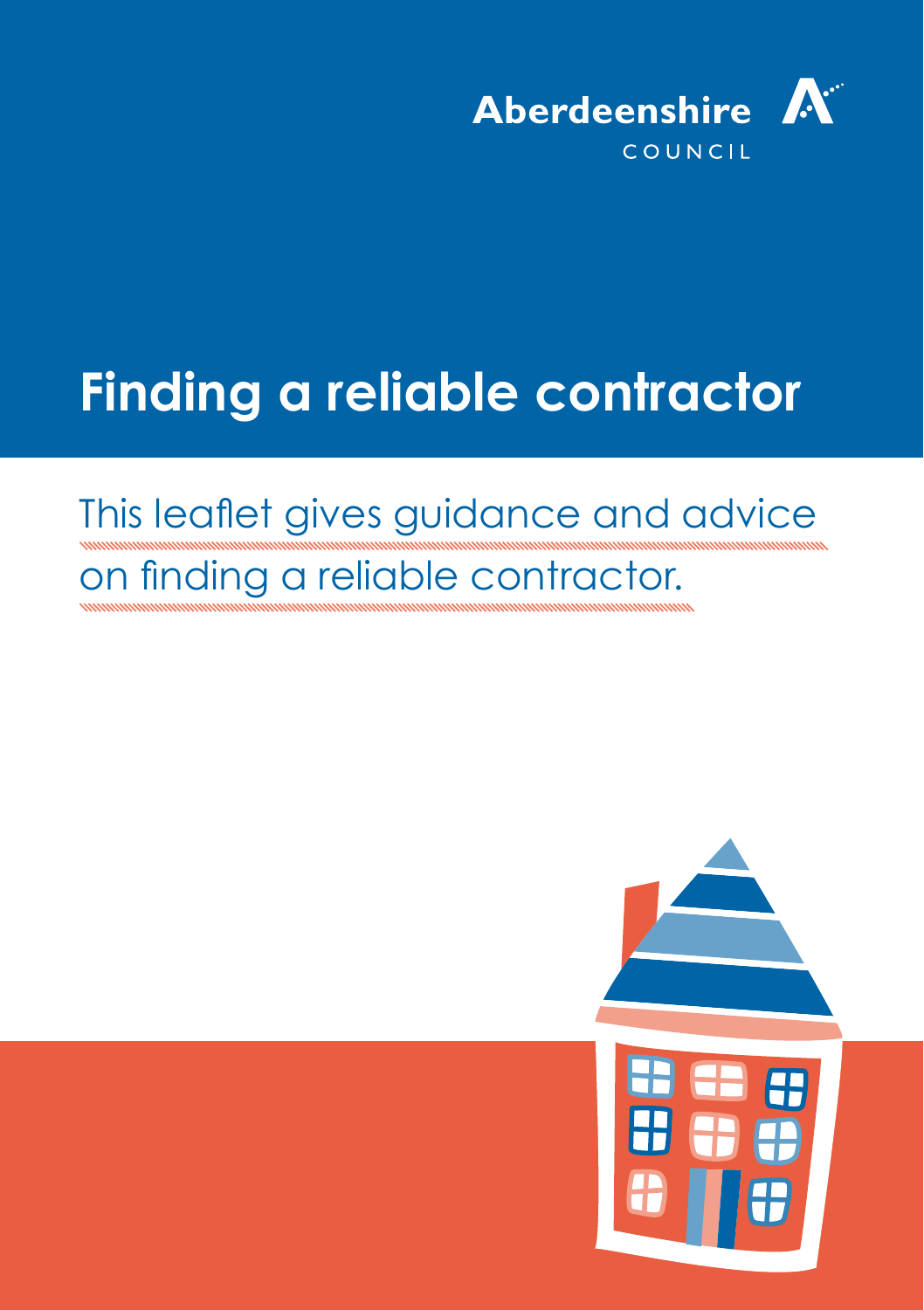**Carrying out building work can be disruptive, stressful, expensive and inconvenient. To minimise the impact of any building work it is important you take time to make sure you choose the right contractor.** 

If you employ a good, reputable building contractor in terms of price, reliability and workmanship, the potential for problems will be greatly reduced.

### How do I do that?

- Get recommendations. Ask friends, family, neighbours and relevant trade associations if they know of reliable contractors who have experience in the type of work you are looking for.
- Never employ someone who calls at your home uninvited without getting a second opinion and an alternative quote.
- Choose established contractors with premises you can visit and ask how long they have been in business. If things go wrong you should then be able to contact them. Make sure you have addresses and details of the contractors.
- Ask if there is similar completed work that they have carried out that you can view. Make sure you speak to the previous customers for their comments. Were they

happy with the work? Was it started and completed on time? Was the final bill in line with the estimate?

- Check out any supplied written references and make sure it was your contractor who actually did the work. A contractor with a reputation to preserve is more likely to be around if you have problems later.
- Always get at least two quotations for the works and make sure these are in writing with a break down of works to be undertaken.
- Don't make assumptions about quality of fixtures and fixings to be supplied. If you have specific requirements, make sure the quotation includes reference to them as this also helps in obtaining comparable quotations.
- Check the quotations carefully, compare like for like and examine what the contractor is providing for in the price. Don't always assume that the cheapest is the best. Good contractors who refuse to cut corners will seldom be able to compete on price with those that do.
- Agree payment terms before the work commences. Be careful with upfront payments. Make sure you know what you are getting for any upfront payment. It may be difficult to get monies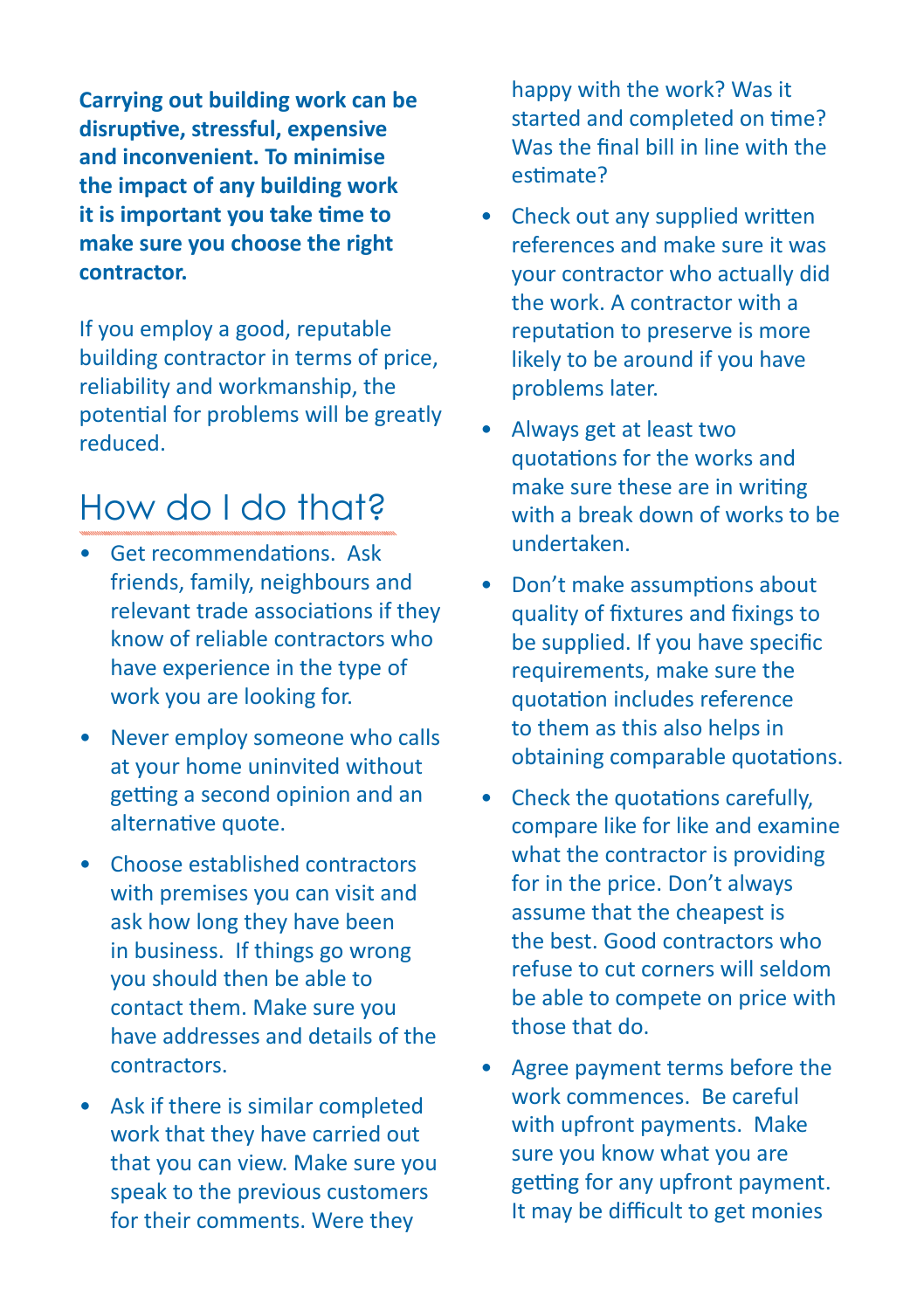back. Contractors offering cash / vat free deals are not easily tracked down if things go wrong.

- Consider paying, where possible, by credit card as this gives you extra protection if the work is not satisfactory because you may be able to claim for compensation from the card company. There may be a cost for this.
- Be clear from the outset exactly what you want the contractor to do and then stick to it. Changing your mind too often may prove expensive.

### How do I get quotations?

Once you have decided which contractors you will use for a quote, contact them and arrange for them to come and see you.

No matter how big or small the job is, always:

- Make sure you have a full description of the works that you want carried out.
- Get at least two written quotations for the work.
- Remember a quotation is a fixed price while an estimate is a calculation of how much the work is likely to cost.
- Check to see if your estimate/ quotation includes VAT.
- Enquire about what guarantees they can offer.
- Ask the contractor how long the work will take and when they can carry out the works. If possible, get this in writing.
- Some contractors give you a period of time to accept the quotation at the given price. Check any delays mean you are not charged more money.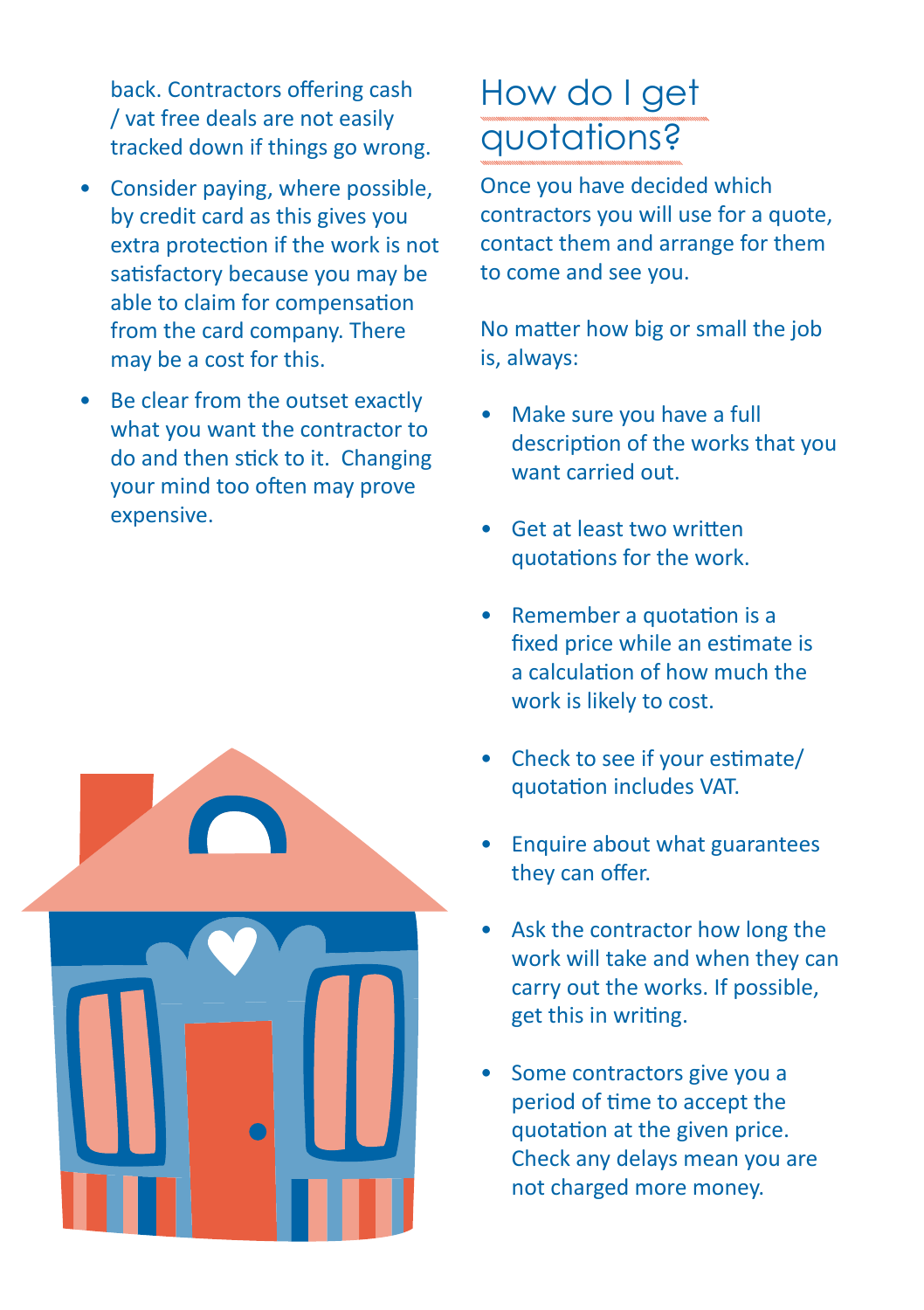### Should I get references?

Yes. A good contractor will be able to provide references of previous work which they have carried out. You shouldn't be afraid to contact referees and, if they live nearby, you can ask to see the work carried out.

Ask the referee how easy the contractor was to deal with. Did they complete work on time? Was the final bill similar to quotation? How tidy were they?

### Is the contractor a member of a trade association?

Find out if the contractor is a member of an appropriate trade association. Not all associations are reputable. If you find out that a contractor is making false claims regarding membership of trade bodies or qualifications which they don't have, report them to Aberdeenshire Council Trading Standards (contact details at the end of this leaflet).

### Do I make an agreement with the contractor?

Yes, make sure to get as much detail as possible in writing, for example:

- Exactly what is included in the quotation.
- When work will start and how long it will take.
- What payments the contractor will expect from you before the works are finished.
- Who pays for power, portable toilets etc.
- What arrangements the contractor will make for safety and convenience as works proceed.
- What areas of my house I will need to clear before work starts.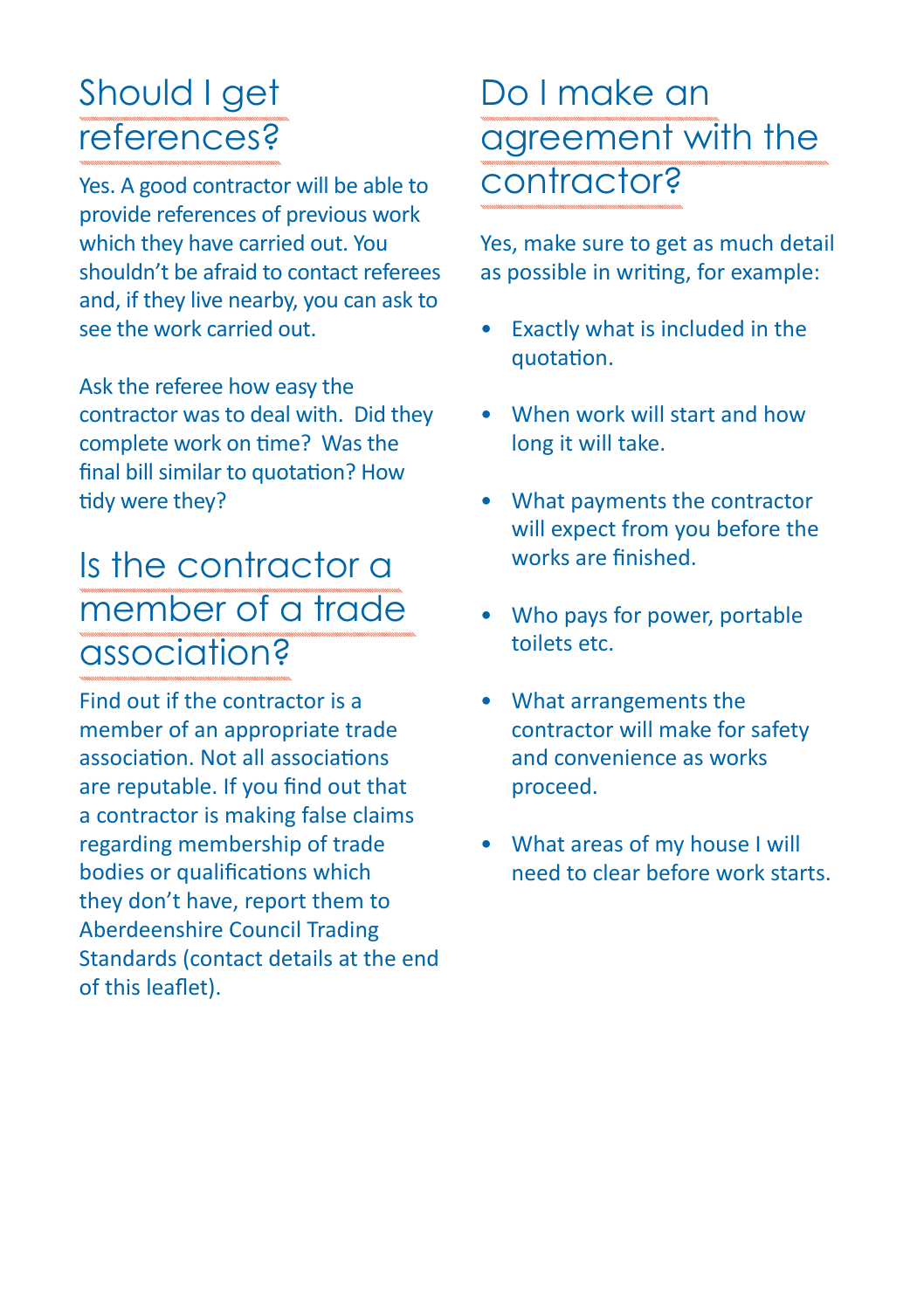#### Also

- Take photos or notes of the condition of fixtures and fittings before work starts.
- Do not agree to or sign anything until you are happy with the terms of the contract.
- If you don't understand anything on the quote, check with the contractor.

If your contractor won't supply a contract, consider drawing up one yourself. Contact National Trading Standards on **0345 608 9515**  for more information or contact Aberdeenshire Council Trading Standards.

### **Make that all paperwork is in order and permission has been granted**

Never let your contractor start works without checking with the Local Authority Planning Department or Building Standards that all necessary approvals have been obtained. Also make sure that all conditions imposed by Planning and Building Regulations are addressed before work starts and on the works completion you obtain the Local Authority Completion Certificate, which will be needed for any future house sale.

It is the homeowner's responsibility to make sure these types of permissions are in place, not the contractor.

#### **Ask for a method statement**

This can be very useful on large jobs as it gives the builder an opportunity to explain how the work will be carried out and how they will deal with health and safety issues.

#### **Does the contractor need public liability insurance?**

Yes. Make sure your contractor has up to date public liability insurance. Their insurance should not only cover for accidental damage to your property but neighbouring properties too.

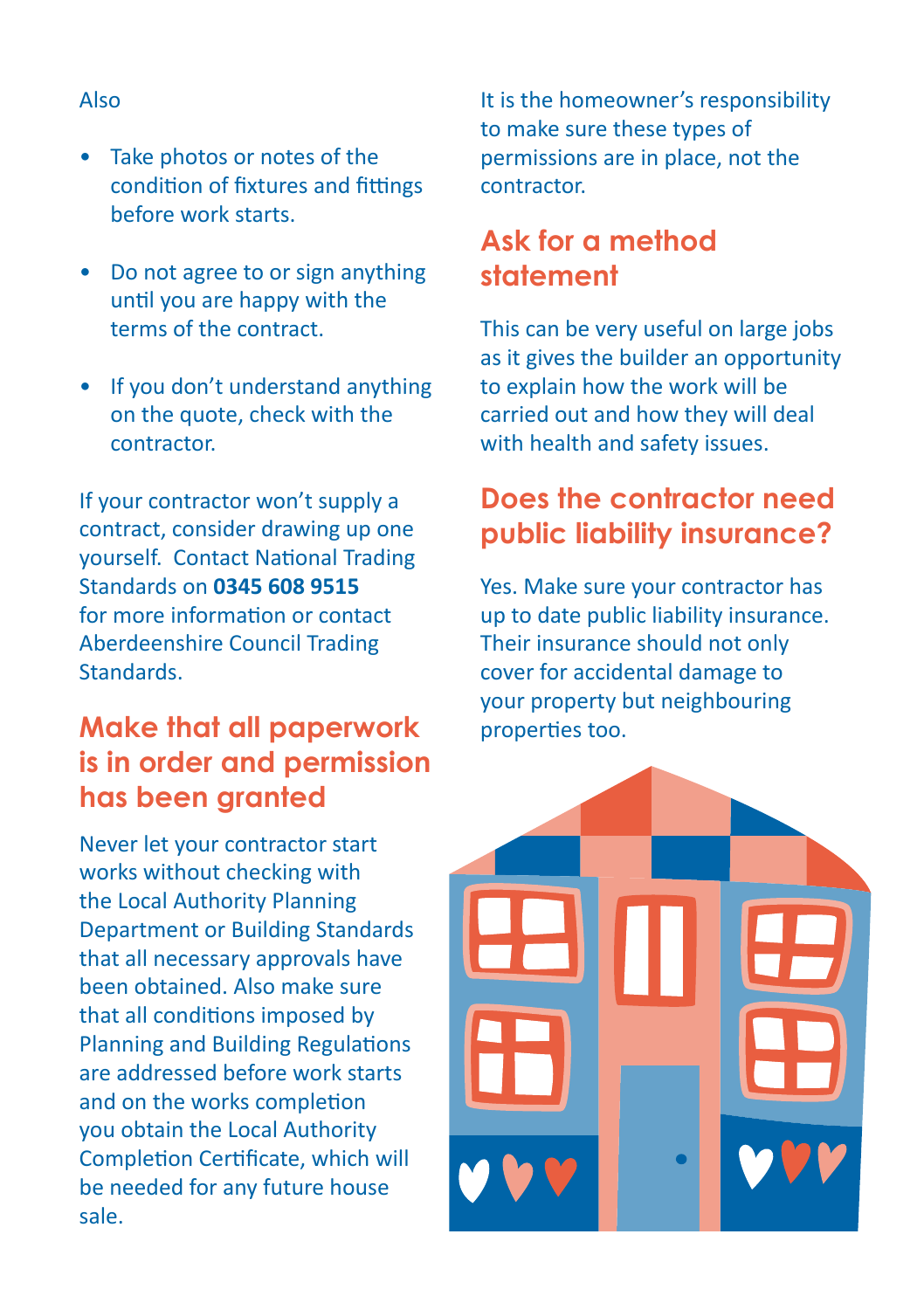### What do I do if things go wrong?

- Complain. Give your contractor the chance to put things right. If you are still unhappy, put it in writing to them with a resolution deadline.
- Keep a diary recording all phone calls, conversations and events. Take photos of any work you are unhappy and record the time and date it was taken.
- Get advice. Speak to Trading Standards, Citizens Advice Bureau, consult a solicitor or engage a Chartered Building Surveyor or other suitably qualified professional person.
- If the contractor is a member of a trade association, speak to them. They may offer an arbitration scheme.
- Contact the health and safety executive who may be able to assist on health and safety issues. **www.hse.gov.uk**

### What guarantees can I get?

Ask about the availability of insurance backed guarantees. These can be a good idea particularly if the contractor stops trading.

Make sure your guarantee is in writing. Never accept any verbal guarantees.

### When will I make a final payment?

Agree at the beginning to withhold full payment until you are satisfied the works are completed to an acceptable standard as discussed/ estimated and the Local Authority Building Standards Surveyor has issued the required Completion Certificate if required.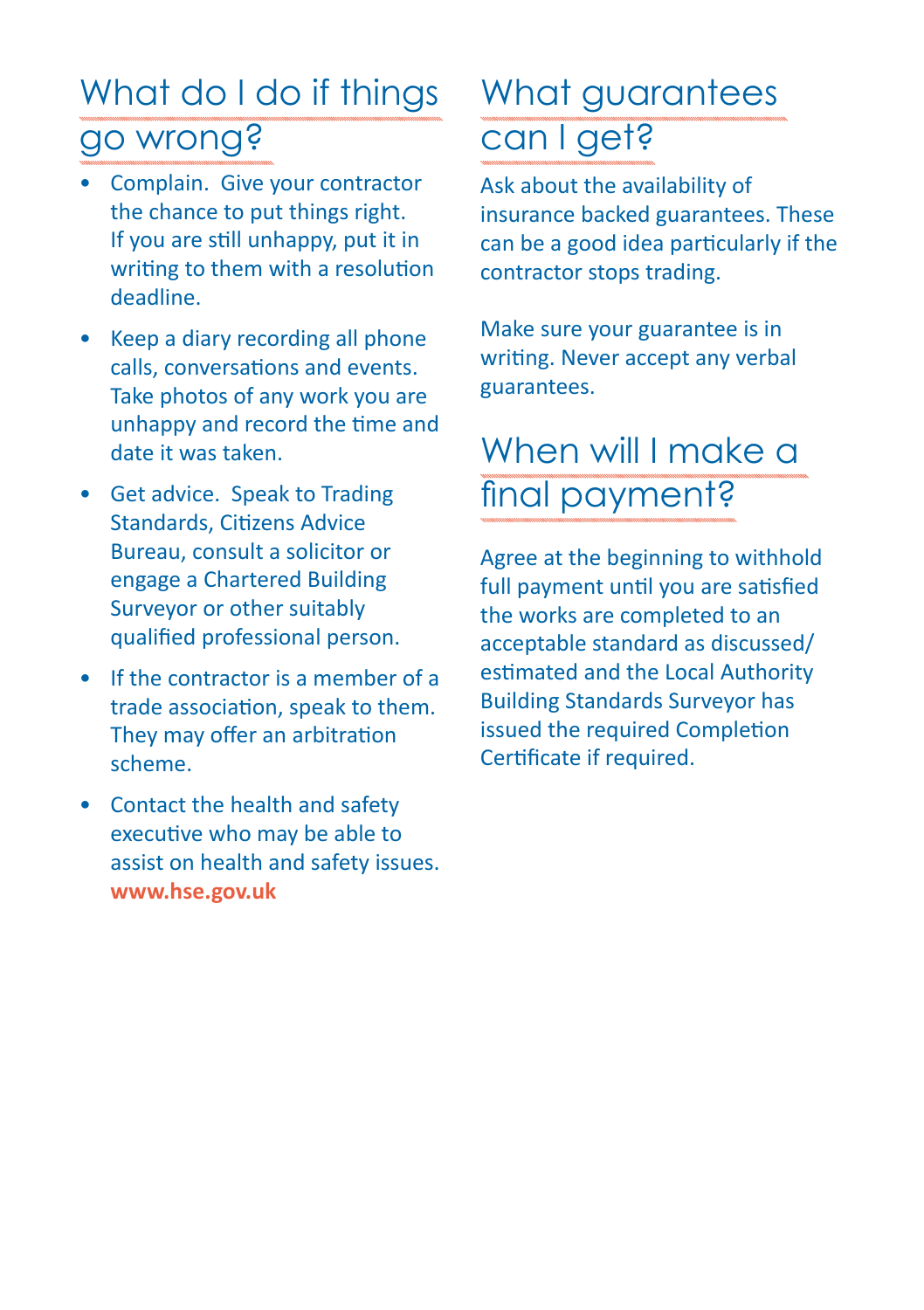### What are my rights?

You have basic rights under the law and can expect the work to be:

- Carried out with reasonable care and skill.
- Finished within a reasonable time (unless a specific timescale has been agreed).
- Provided at a reasonable cost although you should try to agree a fixed price in advance.

You have these rights even if nothing is written down but a written agreement or contract will help things run smoother.

### Useful contacts

For help finding a builder and checking membership or for help resolving an issue with a builder, contact the Federation of Master Builders (FMB) on **0330 333 7777**, email **[reception@fmb.org.uk](mailto:reception%40fmb.org.uk%20?subject=)** or access **www.fmb.org.uk**

To find a decorator, check membership or resolve issues with a decorator contact Scottish Decorators' Federation (SDF) call **01786 448838**, email **[info@](mailto:nfo%40scottishdecorators.co.uk?subject=) [scottishdecorators.co.uk](mailto:nfo%40scottishdecorators.co.uk?subject=)** or access **www.scottishdecorators.co.uk**

You can find useful information and approved contractors contact SNIPEF (Scottish & Northern Ireland Plumbing Employers' Federation) on **0131 556 0600**, email **[info@snipef.](mailto:info%40snipef.org?subject=) [org](mailto:info%40snipef.org?subject=)** or access **www.snipef.org**

Scotland's electrical trade association (SELECT) is the trade association for the electrical contracting industry in Scotland. To find a SELECT contractor call **0131 445 5577**, email **[admin@select.org.](mailto:admin%40select.org.uk?subject=) [uk](mailto:admin%40select.org.uk?subject=)** or access **www.select.org.uk**

For help and advice on consumer issues contact Citizens Advice consumer helpline on **03454 040506**  or access **www.citizensadvice.org.uk**

For consumer advice and assistance contact Aberdeenshire Council Trading Standards on **01467 537222** (Inverurie), **01346 587007** (Fraserburgh), email **[trading.](mailto:trading.standards%40aberdeenshire.gov.uk?subject=) [standards@aberdeenshire.gov.uk](mailto:trading.standards%40aberdeenshire.gov.uk?subject=)** or access **[www.aberdeenshire.gov.uk/](http://www.aberdeenshire.gov.uk/business/trading-standards) [business/trading-standards](http://www.aberdeenshire.gov.uk/business/trading-standards)**